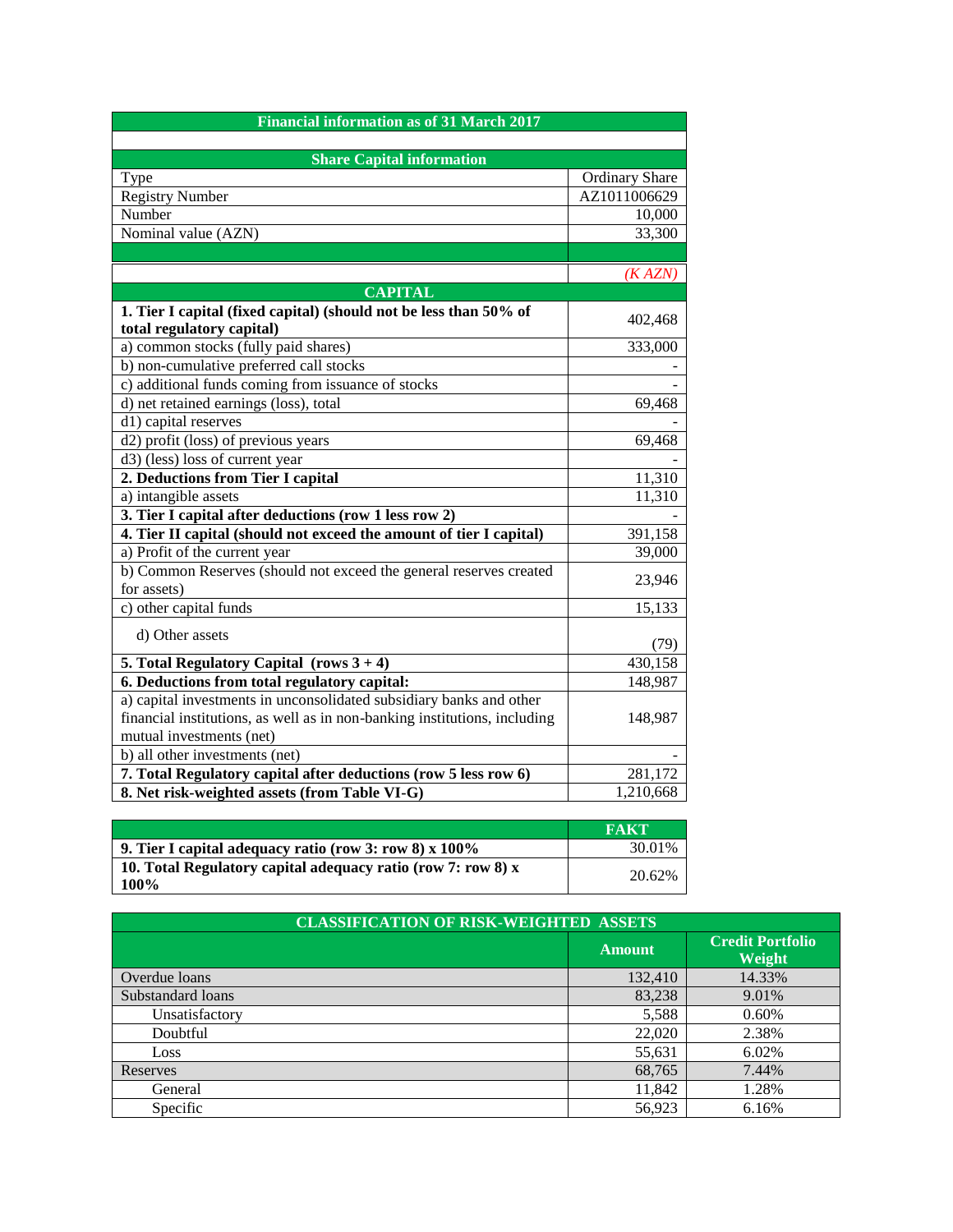| <b>RELATED PARTY LOANS</b>                    |               |                                                         |
|-----------------------------------------------|---------------|---------------------------------------------------------|
|                                               | <b>Amount</b> | <b>Proportion in Total</b><br><b>Regulatory capital</b> |
| Əlaqədar şəxslərlə bağlanmış əqdlərin məbləği | 40,669        | 14.46%                                                  |
| <b>TOTAL LARGE LOANS</b>                      |               |                                                         |
|                                               | <b>Amount</b> | <b>Credit Portfolio</b><br><b>Weight</b>                |
| Total large loans                             | 310,839       | 33.65%                                                  |

| <b>CURRENCY POSITION</b>              |          |           |  |
|---------------------------------------|----------|-----------|--|
| Freely convertible currency position  | max. 20% | $-7.67\%$ |  |
| Total open "closed" currency position | max. 15% | 0.02%     |  |

| <b>OFF-BALANCE LIABILITIES</b>             |              |  |
|--------------------------------------------|--------------|--|
| <b>Liabilities</b>                         | <b>Total</b> |  |
| 1. Loan instruments, total                 | 52,424       |  |
| a) loan commitments                        | 7,671        |  |
| b) undisbursed lines of credit             | 44,753       |  |
| 2. Guarantees and liabilities of this type | 133,851      |  |
| a) Guarantees                              | 133,851      |  |
| 3. Letters of credit, total                | 8,200        |  |
| a) Standby Letters of Credit               |              |  |
| b) Documentary Letters of Credit           | 8,200        |  |
| 4. Forward and futures contracts, total    | 126,799      |  |
| b) foreign currency, total                 |              |  |
| 5. Other off-balance-sheet liabilities     | 789          |  |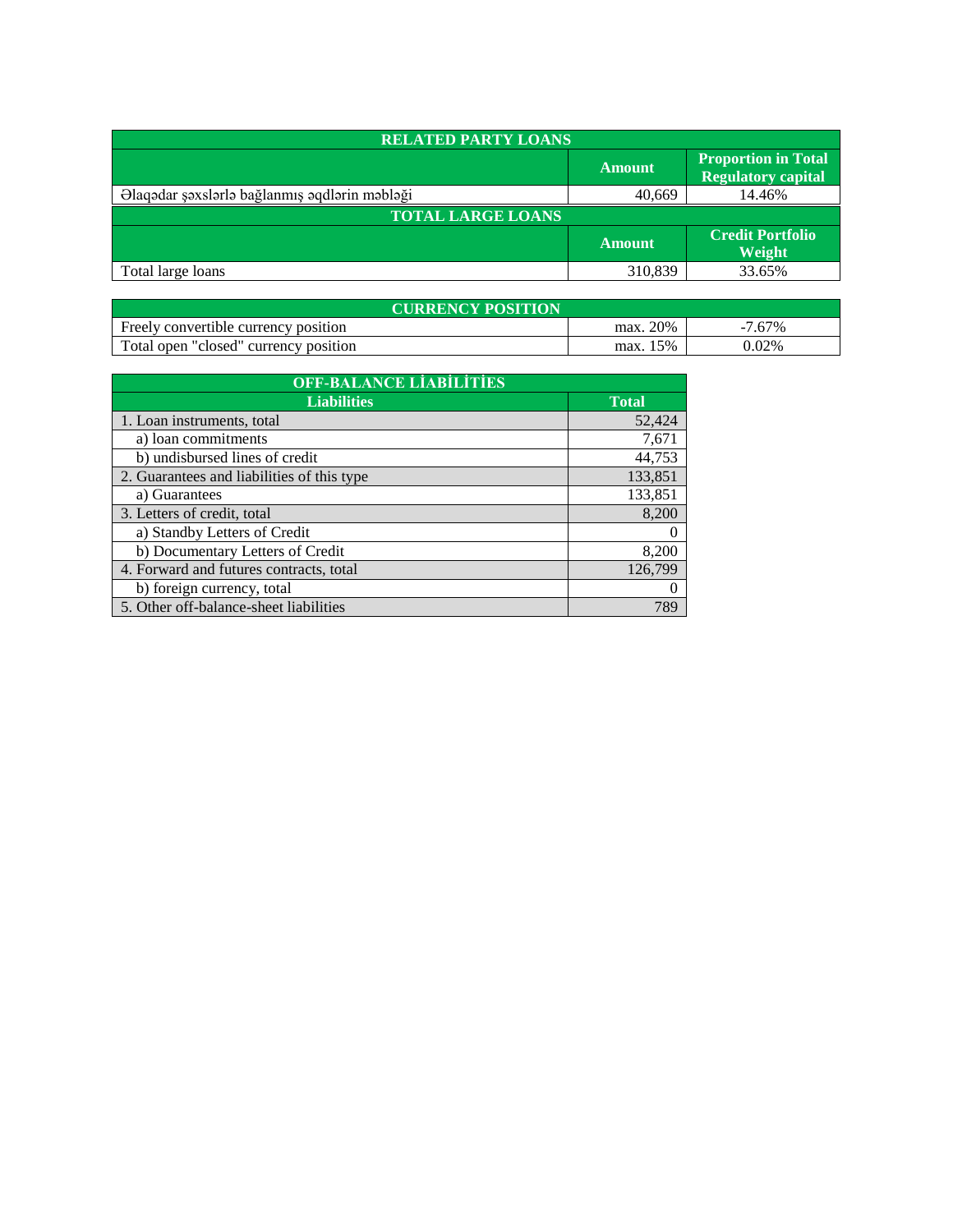| <b>Financial information as of 31 March 2017</b>          |                             |                                                           |  |
|-----------------------------------------------------------|-----------------------------|-----------------------------------------------------------|--|
|                                                           |                             |                                                           |  |
|                                                           |                             | (KAZN)                                                    |  |
|                                                           | <b>RISK-WEIGHTED ASSETS</b> |                                                           |  |
| Total risk-weighted assets                                |                             | 1,210,668                                                 |  |
|                                                           |                             | LOANS, INCLUDING OVERDUE LOANS BY GEOGRAPHIC SEGMENTATION |  |
|                                                           | Loans                       | Overdue loans                                             |  |
| Baku                                                      | 894,785                     | 128,549                                                   |  |
| Ganja                                                     | 17,952                      | 3,811                                                     |  |
| Zaqatala                                                  | 10,976                      | 50                                                        |  |
| <b>TOTAL</b>                                              | 923,713                     | 132,410                                                   |  |
| <b>LOANS, INCLUDING OVERDUE LOANS BY ECONOMIC SECTORS</b> |                             |                                                           |  |
|                                                           | Loans                       | Overdue loans                                             |  |
| Mədən çıxarma sənayesi                                    | 115,677                     | 18,819                                                    |  |
| Emal sanayesi                                             | 81,783                      | 30,756                                                    |  |
| Elektrik enerjisi və Qazın istehsalı                      | $\theta$                    |                                                           |  |
| Sanayenin digar sahalari                                  | 70,687                      | 10,238                                                    |  |
| Kand tasarrüfatı                                          | 3,963                       | 2,670                                                     |  |
| Tikinti sahasi                                            | 100,081                     | 4,032                                                     |  |
| Nəqliyyat                                                 | 7,824                       | 4,757                                                     |  |
| İnformasiya və Rabitə                                     | 7,408                       |                                                           |  |
| Ticarət sahəsi                                            | 154,405                     | 26,483                                                    |  |
| Digər qeyri-istehsal və xidmət sahələri                   | 268,128                     | 31,848                                                    |  |
| Markazi idaraetma orqanları                               |                             |                                                           |  |
| Bələdiyyələr                                              |                             |                                                           |  |
| İctimai təşkilatlar                                       | 10,059                      |                                                           |  |
| Fiziki şəxslər (istehlak və ipoteka)                      | 103,698                     | 2,807                                                     |  |
| Digər sahələr                                             |                             |                                                           |  |
| СӘМІ                                                      | 923,713                     | 132,410                                                   |  |